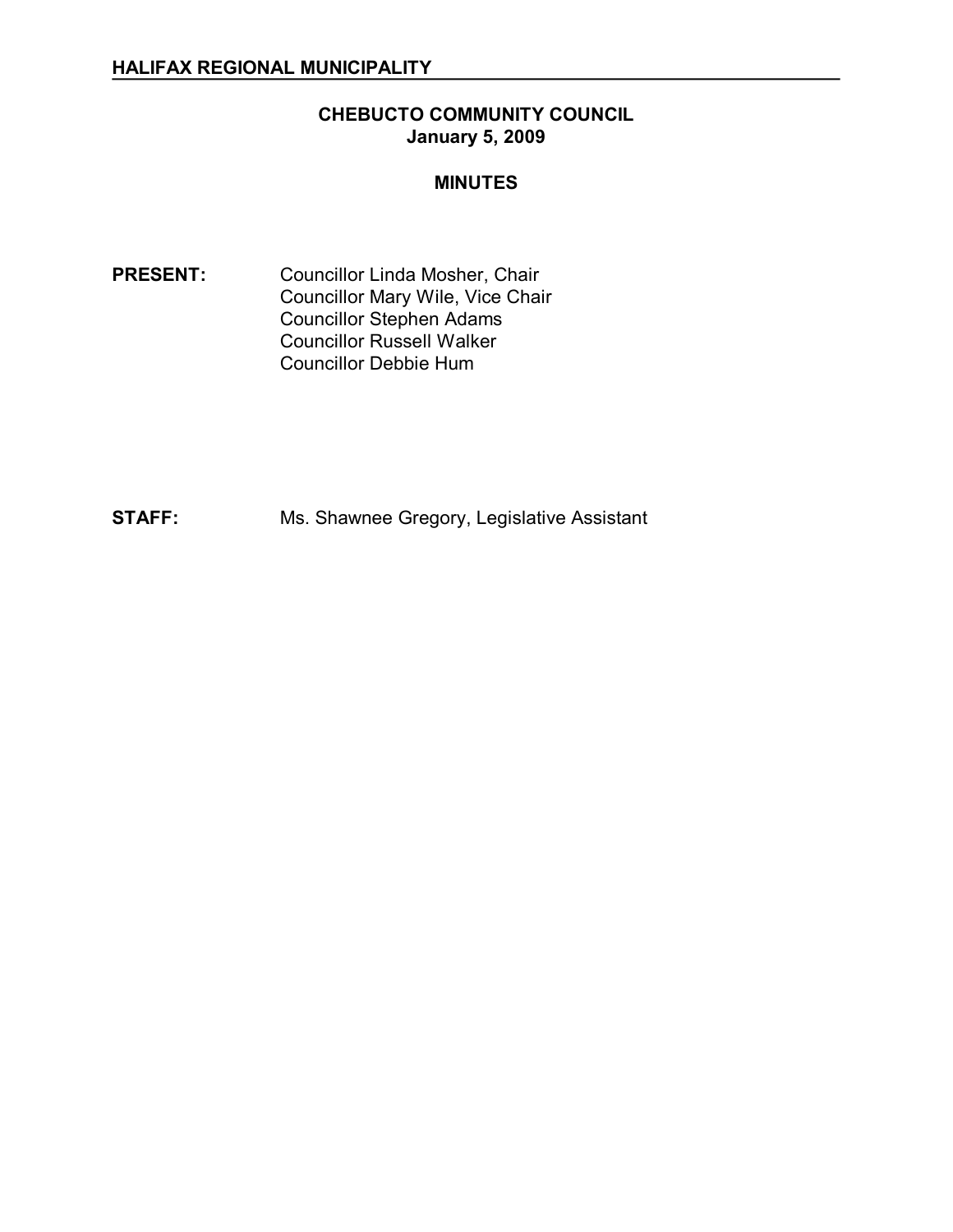# TABLE OF CONTENTS

2

| 1.               |                   |                                                                                                                                                                                                                                                                                                                                                                                                                   |  |
|------------------|-------------------|-------------------------------------------------------------------------------------------------------------------------------------------------------------------------------------------------------------------------------------------------------------------------------------------------------------------------------------------------------------------------------------------------------------------|--|
| 2.               |                   |                                                                                                                                                                                                                                                                                                                                                                                                                   |  |
| 3.               |                   | APPROVAL OF THE ORDER OF BUSINESS AND APPROVAL OF<br>ADDITIONS AND DELETIONS                                                                                                                                                                                                                                                                                                                                      |  |
| $\overline{4}$ . | 4.1               | BUSINESS ARISING OUT OF THE MINUTES  4<br>4.1.1 Tremont Park Alternate Main Entrance  4<br>4.1.2 Sherbrooke Stormwater Flooding Issues  4<br>4.1.3 Intersection of Herring Cove Road and Purcell's Cove Road 5<br>4.1.5 Crown Drive - Request for Speed Humps  5<br>4.1.6 Crosswalk at the Armdale Rotary - Quinpool Leg - Request for<br>4.1.7 Seawall Restoration - Regatta Point and Sir Sandford Fleming Park |  |
| 5.               |                   |                                                                                                                                                                                                                                                                                                                                                                                                                   |  |
| 6.               |                   |                                                                                                                                                                                                                                                                                                                                                                                                                   |  |
| 7.               | 7.1<br>7.2        | Information Report - Case 00484 - Amendments to the Halifax Municipal<br>Planning Strategy and Land Use By-laws Respecting Through Lots 5<br>Information Report - Cases 00843 and 00878 - Amendments to the                                                                                                                                                                                                       |  |
| 8.               | 8.1<br>8.2        |                                                                                                                                                                                                                                                                                                                                                                                                                   |  |
| 9.               | 9.1<br>9.2<br>9.3 | CORRESPONDENCE, PETITIONS AND PRESENTATIONS  6                                                                                                                                                                                                                                                                                                                                                                    |  |
| 10.              | 10.1              |                                                                                                                                                                                                                                                                                                                                                                                                                   |  |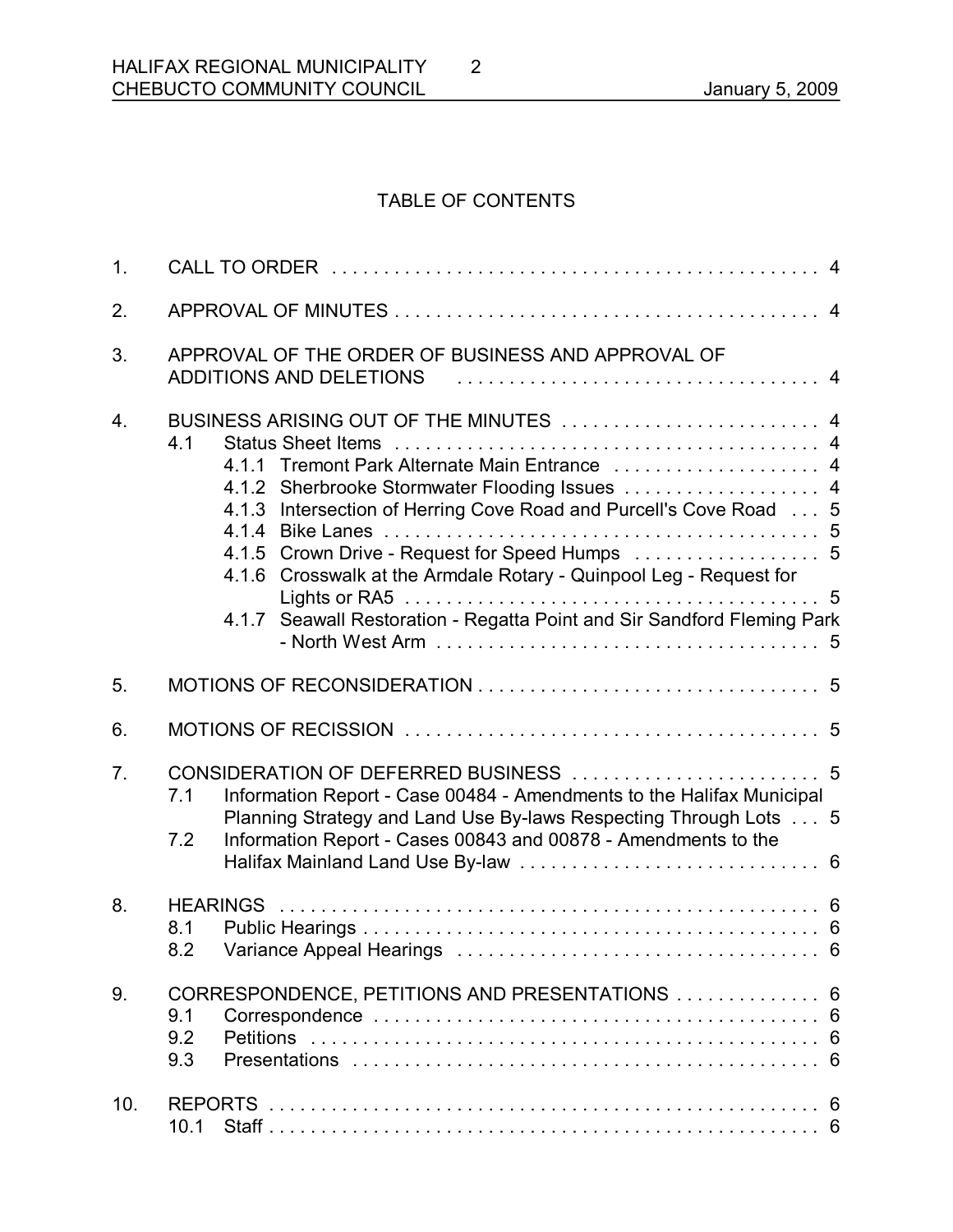| 10.1.1 Case 01219: Amendment to Stage II Development Agreement - |
|------------------------------------------------------------------|
|                                                                  |
|                                                                  |
|                                                                  |
|                                                                  |
|                                                                  |
|                                                                  |

3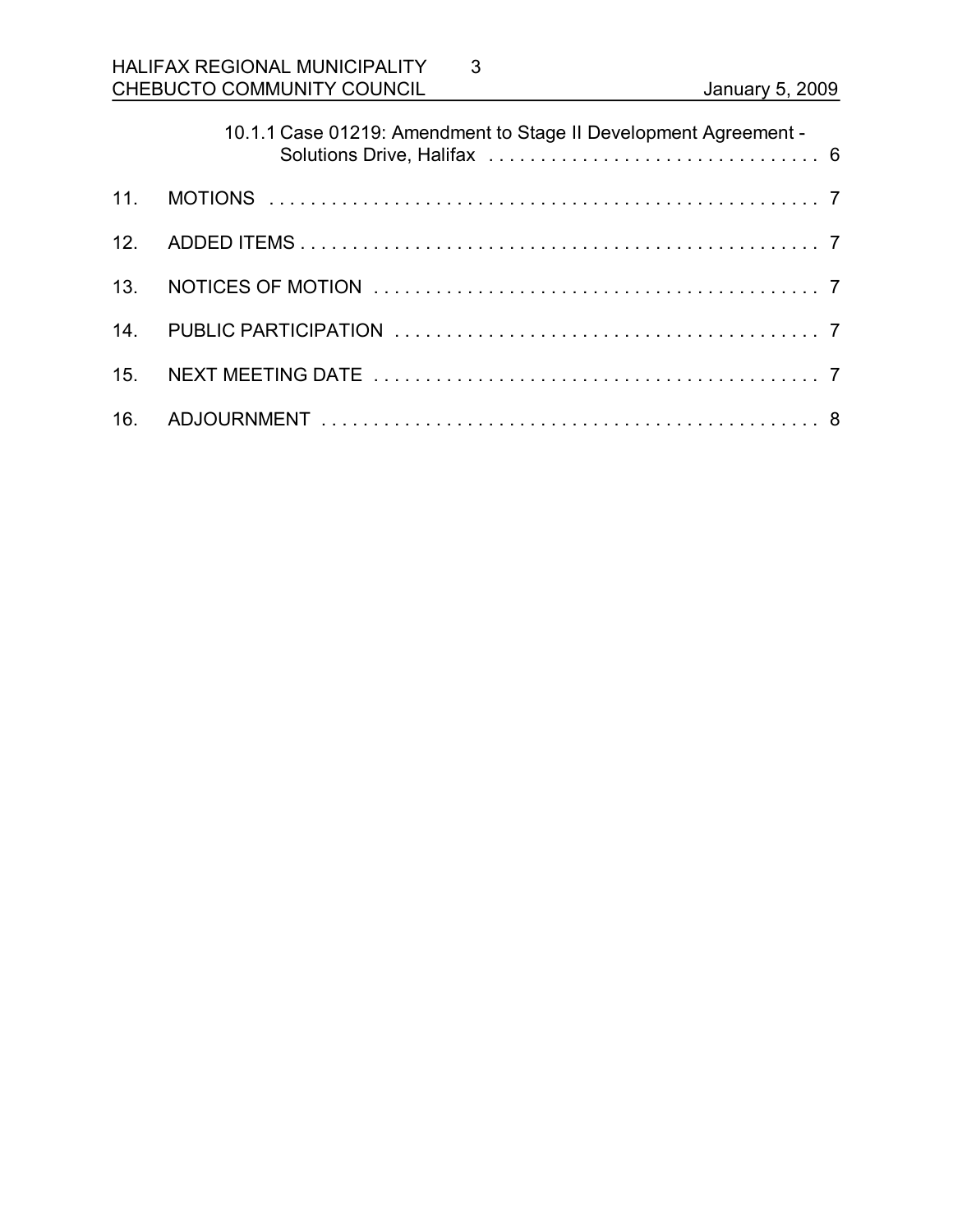# **1. CALL TO ORDER**

The Chair called the meeting to order at 7:03 p.m.

# **2. APPROVAL OF MINUTES December 1, 2008**

**MOVED by Councillor Hum, seconded by Councillor Walker, that the minutes of December 1, 2008, be approved as presented. MOTION PUT AND PASSED.** 

# **3. APPROVAL OF THE ORDER OF BUSINESS AND APPROVAL OF ADDITIONS AND DELETIONS**

### Additions:

- 12.1 Non-Truck Routes Mumford Road Councillor Walker
- 12.2 Public Meeting Notice Councillor Wile

Councillor Mosher stepped down as Chair. Councillor Wile assumed the Chair.

Deferred Item:

Information Item 2 - Traffic Concern - St. Margarets Bay Road - Potential Truck Route Change was deferred to the next regular agenda

At Councillor Mosher's request, the Community Council agreed to hold an emergency In Camera session immediately following the regular meeting regarding the Nova Scotia Utility and Review Board's decision on the Appeal of Case 00956: Amending Development Agreement, Site "C", 60 Walter Havill Drive, Halifax

Councillor Mosher assumed the Chair.

# **MOVED BY Councillor Wile, seconded by Councillor Hum, that the agenda be approved as amended. MOTION PUT AND PASSED.**

# **4. BUSINESS ARISING OUT OF THE MINUTES:**

# **4.1 Status Sheet Items:**

# **4.1.1 Tremont Park Alternate Main Entrance**

Councillor Hum advised that there was no update on this issue. She indicated that she would like it to remain on the Status Sheet.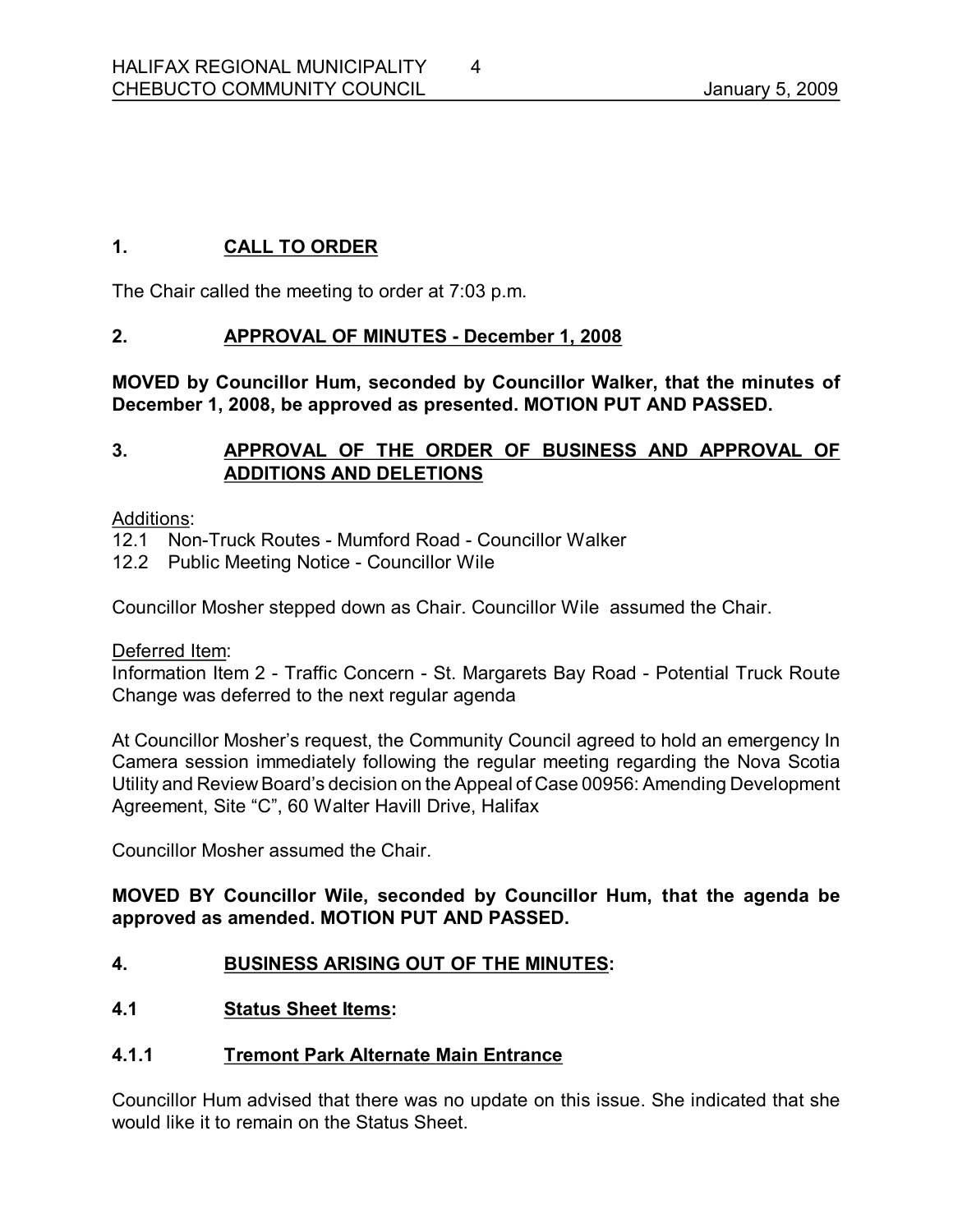### **4.1.2 Sherbrooke Stormwater Flooding Issues**

Councillor Humadvised that staff were awaiting a supplementary report. She indicated that she would like it to remain on the Status Sheet.

5

Councillor Hum also submitted a petition containing signatures from 5 residents of Sherbrooke Drive. (See page 6)

### **4.1.3 Intersection of Herring Cove Road and Purcell's Cove Road**

Councillor Mosher advised that there was no update on this issue. She indicated that she would like it to remain on the Status Sheet.

### **4.1.4 Bike Lanes**

Councillor Mosher advised that there was no update on this issue. She indicated that she would like it to remain on the Status Sheet.

# **4.1.5 Crown Drive Request for Speed Humps**

Councillor Mosher advised that there was no update on this issue. She indicated that she would like it to remain on the Status Sheet.

### **4.1.6 Crosswalk at the Armdale Rotary Quinpool Leg Request for Lights or RA5**

C An information report dated December 10, 2008 was before the Community Council.

Councillor Mosher advised that the information report would be sufficient for the time being. She indicated that the item could be removed from the Status Sheet.

### **4.1.7 Seawall Restoration Regatta Point and Sir Sandford Fleming Park North West Arm**

Councillor Mosher advised that there was no update on this issue. She indicated that she would like it to remain on the Status Sheet.

### **5. MOTIONS OF RECONSIDERATION NONE**

- **6. MOTIONS OF RECISSION NONE**
- **7. CONSIDERATION OF DEFERRED BUSINESS**
- **7.1 Information Report Case 00484 Amendments to the Halifax Municipal Planning Strategy and Land Use By-laws Respecting Through Lots**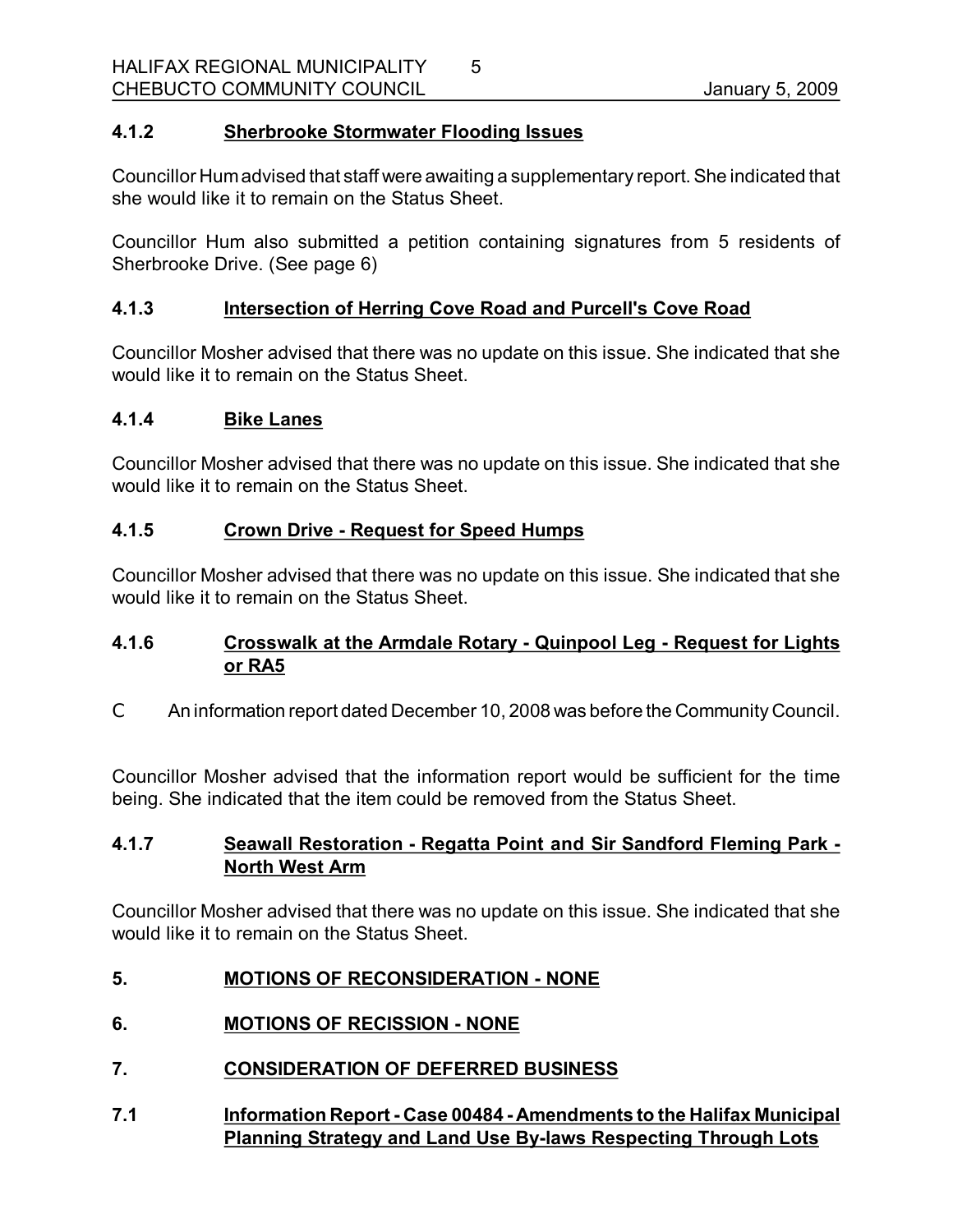C An information report dated November 18, 2008 was before the Community Council.

6

Councillors Hum and Mosher advised that they had met with staff earlier in the day regarding this issue and that a further report would be coming forward.

Councillor Mosher requested a development officer look into buffering or trees as a solution to the problem rather than amending the Municipal Planning Strategy.

### **7.2 Information Report Cases 00843 and 00878 Amendments to the Halifax Mainland Land Use By-law**

C An information report dated November 18, 2008 was before the Community Council.

Councillors Hum and Mosher advised that they had met with staff earlier in the day regarding this issue and that a further report would be coming forward regarding rooming houses and building height issues in their districts.

**MOVED BY Councillor Hum, seconded byCouncillorWile, that Chebucto Community Council direct staff to further investigate the need for specific height definitions through the development agreement process. MOTION PUT AND PASSED.** 

- **8. HEARINGS:**
- **8.1 Public Hearings None**
- **8.2 Variance Appeal Hearings None**
- **9. CORRESPONDENCE, PETITIONS AND PRESENTATIONS:**
- **9.1 Correspondence: None**

### **9.2 Petitions**

Councillor Hum had submitted a petition earlier in the meeting containing 5 signatures on behalf of the resident's of Sherbrooke Drive regarding an unsolved storm water problem. (See page 5)

- **9.3 Presentations : None**
- **10. REPORTS:**
- **10.1 Staff:**
- **10.1.1 Case 01219: Amendment to Stage II Development Agreement Solutions Drive, Halifax**
- C A report dated December 11, 2008 was before the Community Council.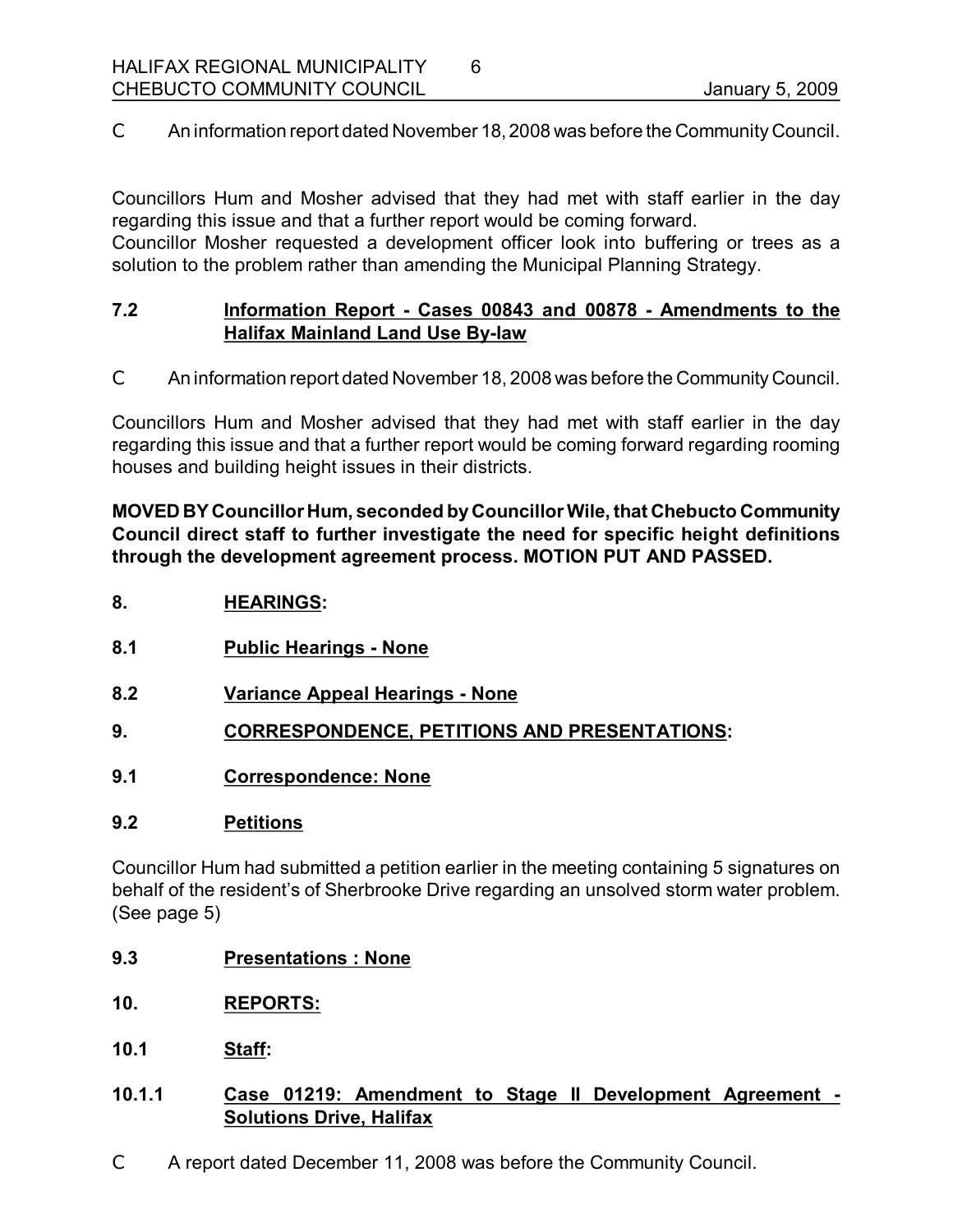Ms. MacKenzie Stonehocker, Planner, presented the report. She advised that the height requirements would still be acceptable and that the proposed amendment would not change the number of units or people allowed on the land.

**MOVED BY Councillor Wile, seconded by Councillor Walker, that Chebucto Community Council:**

- **1. Approve the First Amending Stage II Agreement for Clayton Park West, Phase 4J, presented as Attachment A to the staff report dated December 11, 2008,**  to allow for a transfer of density from 137 Solutions Drive (Lot SD-02) to 150 **Solutions Drive (Lot GP-02), Halifax;**
- **2. Require that the development agreement be signed within 120 days, or any extension thereof granted by the Community Council on request of the applicant, from the date of final approval by Community Council and any other bodies as necessary, whichever is later; otherwise this approval will be void and obligations arising hereunder shall be at an end.**

**MOTION PUT AND PASSED.** 

- **11. MOTIONS NONE**
- **12. ADDED ITEMS**
- **12.1 Mumford Road Councillor Walker**

**MOVED BY Councillor Walker, seconded by Councillor Wile, that Chebucto Community Council request that the bridge connecting to Mumford Road be a non truck route in both directions and that signs be erected to indicate this. MOTION PUT AND PASSED.** 

### **12.2 Councillor Wile Notice**

Councillor Wile advised that a public meeting would be taking place regarding the Bayers Lake Business Park Plan at 6:00 p.m. on January 28, 2009 at Halifax West High School.

### 13. **NOTICES OF MOTION - NONE**

### **14. PUBLIC PARTICIPATION**

There was no one wishing to speak at this time.

### **15. NEXT MEETING DATE**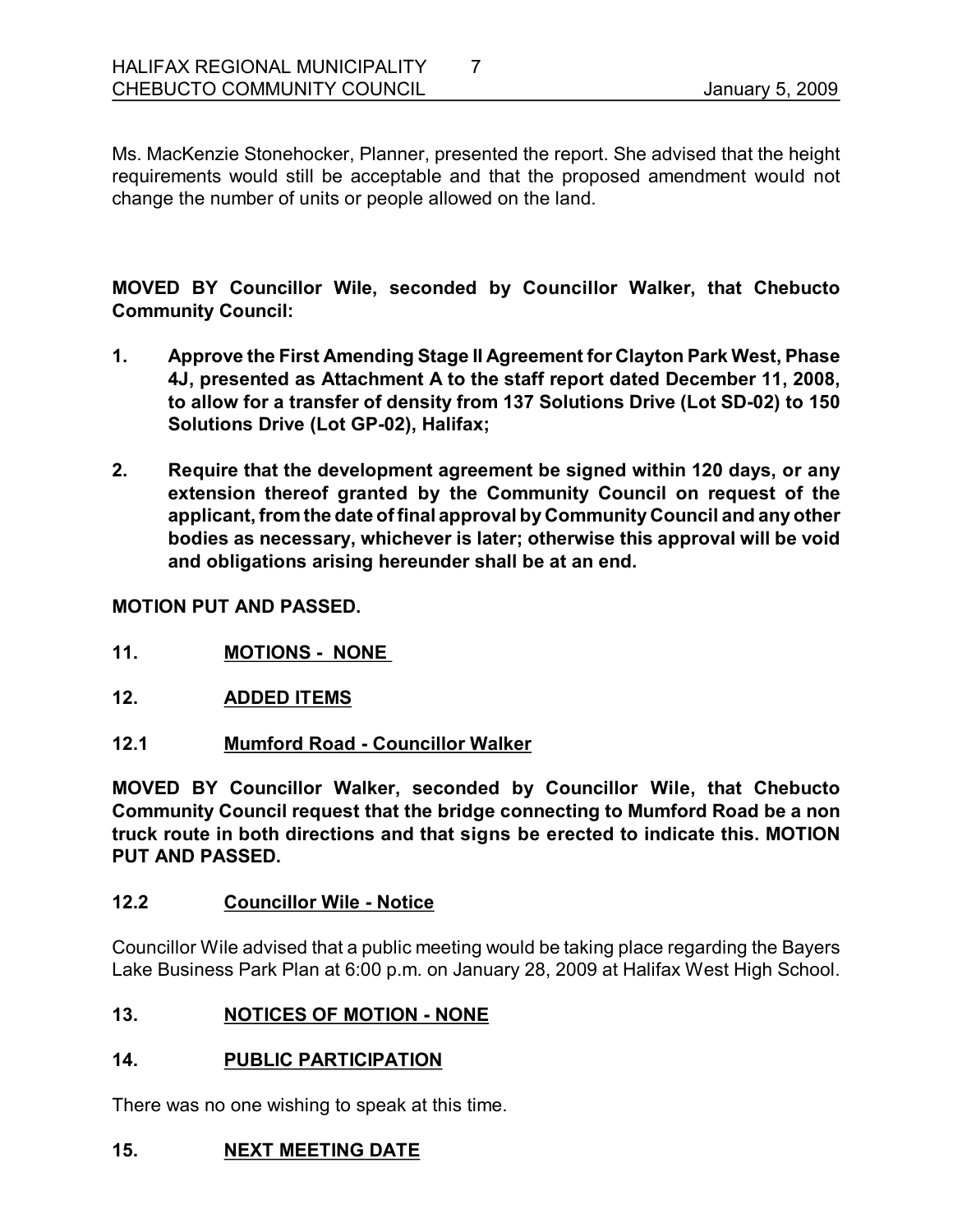The next meeting was scheduled for Monday, February 2, 2009.

The Community Council recessed at 7:26 p.m. in order to hold an In Camera session.

8

The Community Council reconvened at 7:48 p.m. to ratify the In Camera motion.

Councillor Mosher stepped down as Chair. Councillor Wile assumed the Chair.

### **Ratificationof In Camera Item Case 00956: Amending Development Agreement, Site "C", 60 Walter Havill Drive, Halifax**

The following item was addressed at the In Camera session and was now before the Community Council for ratification:

**MOVED BY Councillor Mosher, seconded by Councillor Adams***,* **that Chebucto Community Council endorse and request Halifax Regional Council explore the options available to appeal the URB's decision regarding Case 00956: Amending Development Agreement, Site "C", 60 Walter Havill Drive, Halifax. MOTION PUT AND PASSED.** 

### **16. ADJOURNMENT**

The meeting was adjourned at 7:49 p.m.

Shawnee Gregory Legislative Assistant